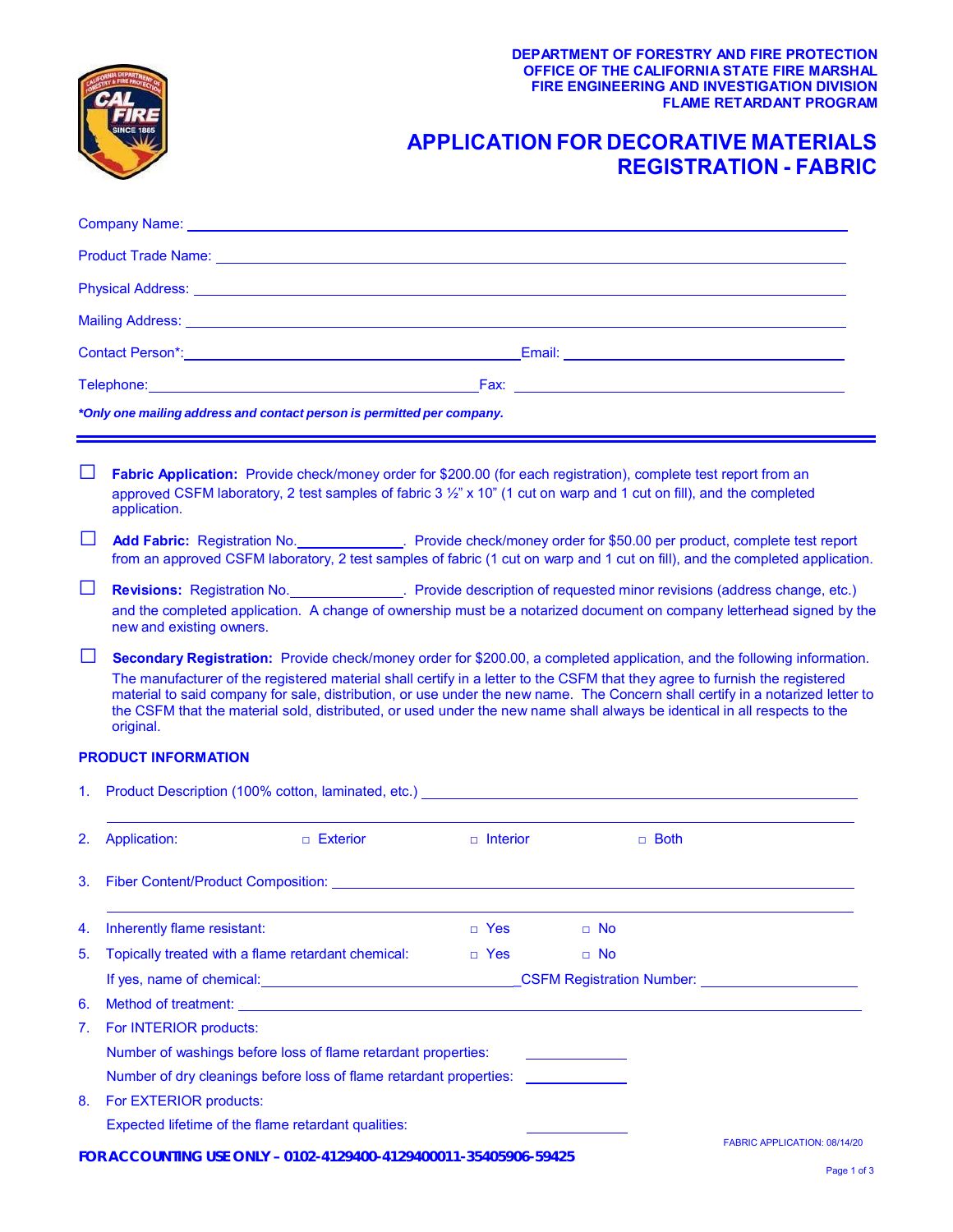9. Other limitations:

10. For "Add Fabric" Only - Difference from existing textile or material:

## **Please complete the following section:**

- **□** I hereby certify that the Flame Retardant Chemical used in our manufacturing process does not contain any chemicals banned by the State of California.
- **□** I hereby certify that I have read and reviewed the Proposition 65 list posted by the Office of Environmental Health Hazard Assessment (OEHHA) and that our product is in compliance with Proposition 65 in the State of California.

 are true and accurate. I also certify that this product complies with all applicable California and Federal laws and regulations. **CERTIFICATION:** As company owner, responsible company officer or authorized agent, I certify that I have read and understand the information on this form and that the facts I present to the California State Fire Marshal for review and evaluation

| Signature:                     | Date:  |
|--------------------------------|--------|
| <b>Printed Name of Signee:</b> | Title: |

 **SUBMISSION:** A completed application (on an original application form) and all required supplemental data should be submitted to the address listed below. Checks should be made payable to the CSFM-Fire Engineering Division. Evaluations  will be reviewed in the order in which they are received. **Please allow 4-6 weeks processing time. Failure to supply all needed information (including signature or illegible applications) will result in REJECTION of the application package.**

 **2251 Harvard Street Suite 400 CSFM-Fire Engineering Division Flame Retardant Program Sacramento, CA 95815 (916) 568-2943 [http://osfm.fire.ca.gov/strucfireengineer/strucfireengineer\\_flameretardant.php](https://osfm.fire.ca.gov/divisions/fire-engineering-and-investigations/flame-retardant-chemicals-and-fabrics/)**



## *\*\*\*PLEASE READ THE FOLLOWING INFORMATION CAREFULLY\*\*\**

 Wherever the provisions herein refer to the California State Fire Marshal, also referred as CSFM, such reference shall be deemed to include and be a reference to CSFM's directors, officers, employees, agents, contractors and subcontractors, and to the contractor's and such contractor's subcontractor's directors, officers, employees and agents.

The registration by CSFM concerning the items referred to in the Application (CSFM Report does not imply any guarantee or warranty (expressed or implied) and<br>including but not limited to merchantability) by CSFM against de misuse of trade secrets or any other aspect of unfair competition. Affirmative actions of CSFM are based primarily on the data submitted by the applicant and the validity and integrity thereof as impliedly represented by applicant in submitting the same. Applicant agrees that it shall have no cause of action or claim against<br>CSFM from time to time arising out of any registration an application. Applicant agrees to hold CSFM from time to time harmless, and to defend and indemnify them, with respect to any claim, liability, demand, action or judgment arising from the use or operation by any person of the product or service to which the application relates, actual or asserted whether related to the matters set forth in the first sentence of this paragraph or otherwise, whether for personal injury, wrongful death, property damage, or any type of injury or damage<br>whatsoever, whether or not of the same kind of nature as under, shall apply whether or not it is claimed that CSFM was concurrently negligent with others, solely negligent, actively or passively negligent, and whether or<br>not the legal theory of the claimant(s) is on one of the f of this paragraph, or any application thereof to particular facts, should be determined invalid, the provisions hereof shall be severable so as to achieve for CSFM gal application. If this appli<br>apply from the date of the<br>prior change in the numbe whether one or more, since filing of the application resulting in said first approval. the maximum legal application. If this application is for a renewal or revision of an existing approval for a registration or CSFM Report, the provisions of this<br>paragraph shall apply from the date of the first approval or